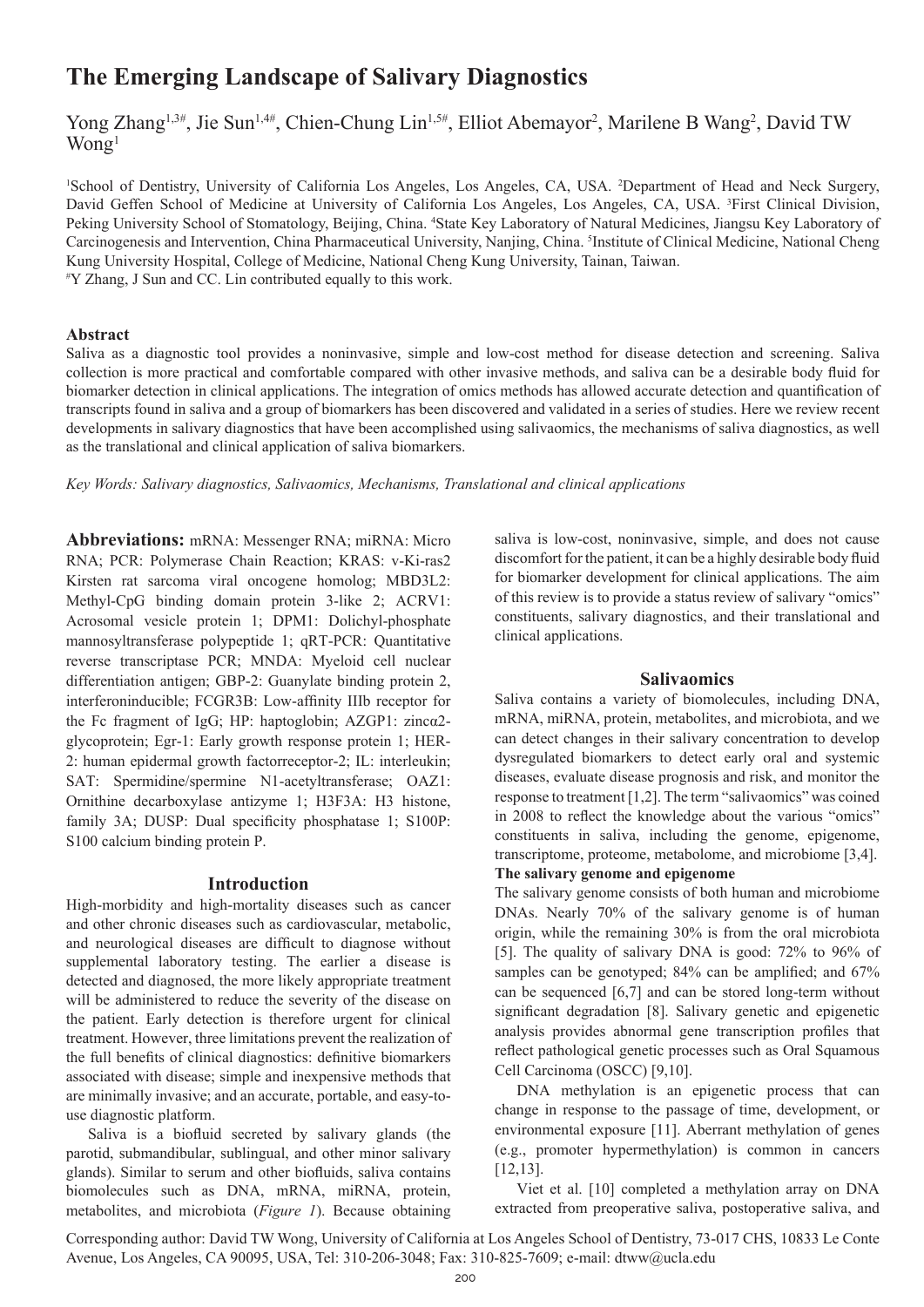

*Figure 1. Biomolecules and fluids from different sources constitute the saliva.*

tissue from patients with OSCC, as well as saliva from healthy subjects. They found significant differences in methylation patterns between the preoperative and postoperative saliva of cancer patients, and between preoperative saliva from OSCC patients and saliva from healthy controls. Gene panels of 4 to 10 genes were constructed and exhibited a sensitivity of 62% to 77% and a specificity of 83% to 100% for OSCC. Carvalho et al. [9] evaluated tumor suppressor gene promoters in pretreatment saliva from patients with Head and Neck Squamous Cell Carcinoma (HNSCC) by using Quantitative Methylation-specific PCR (Q-MSP); more than 50% of patients demonstrated methylation of at least one of the selected genes in the saliva DNA, and local disease control and overall survival were significantly lower in patients presenting with hypermethylation in saliva rinses.

#### **Transcriptomes (mRNA and miRNA)**

Transcriptome studies have focused mainly on mRNA and miRNA, which are secreted from cells and enter the oral cavity through various sources, including salivary glands, gingival crevice fluid, and desquamated oral epithelial cells [14]. The transcription of specific mRNA and miRNA is altered in disease states. Recent research has revealed more than 3,000 species of mRNA in saliva of healthy subjects [15] and 314 of the 708 human miRNAs registered in the miRBase were profiled in the saliva of healthy subjects and OSCC patients [16], suggesting that transcriptomic analysis can be of value to monitor healthy and disease states.

The human salivary transcriptome was first discovered in our laboratory using microarray technology, allowing high-throughput analysis [15]. We then developed Direct-Saliva-Transcriptomic-Analysis (DSTA) to permit simple stabilization of salivary RNA and direct analysis without further processing [17,18].

During the past 5 years, we have reported the detection of salivary mRNA biomarkers in a number of cancers and systemic diseases. Using the Affymetrix HG-U133- Plus-2.0 array for discovery and qRT-PCR for validation, Zhang et al. [19] identified four mRNA biomarkers (KRAS, MBD3L2, ACRV1, and DPM1) that can differentiate early

stage resectable pancreatic cancer patients from non-cancer subjects (chronic pancreatitis patients and healthy controls) with high sensitivity and specificity. Aside from pancreatic cancer, results from our laboratory further demonstrated the utility of salivary mRNAs for the detection of oral cancer [20], *Lung Cancer* [21], breast cancer [22], ovarian cancer [23], and other systemic diseases. Hu et al. [24] reported that three mRNA biomarkers (MNDA, GBP-2, and FCGR3B) were significantly elevated in patients with primary Sjögren's syndrome compared with both Systemic Lupus Erythematosus (SLE) patients and healthy controls.

miRNA is a group of small noncoding RNAs (19 to 25 nucleotides) that are encoded by genes but are not translated into proteins. miRNAs are centrally involved in various biological processes, including cell differentiation, proliferation, and survival [25]. Many studies have shown that miRNA is frequently dysregulated in cancer tissues compared with healthy controls [26-28].

Compared with salivary mRNA, salivary miRNA are more stable [16,29], and the fold change in miRNA between cancer and normal cells is fairly large [30,31]. Park et al. [16] used reverse transcriptase-preamplification-quantitative PCR to measure salivary miRNAs from OSCC patients and healthy controls. They found that two miRNAs (miR-125a, miR-200a) in the saliva of OSCC patients were significantly reduced compared with healthy controls. Matse et al. [32] investigated differences of miRNA expression in saliva from patients malignant and benign parotid gland tumors using the Taqman miRNA array cards for discovery and qRT-PCR for the validation phase. Their results indicated that a combination of four miRNAs (hsa-miR-132, hsa-miR-15b, mmu-miR-140, and hsa-miR-223) is valuable in the detection of parotid gland malignancy.

To advance saliva extracellular RNA biomarkers discovery, massive parallel sequencing of transcripts (RNA-Seq) was used to sequence and characterize the salivary transcriptome in greater detail [33]. RNA-Seq is analytically more sensitive than microarrays, and can detect differentially expressed genes and provides information about each RNA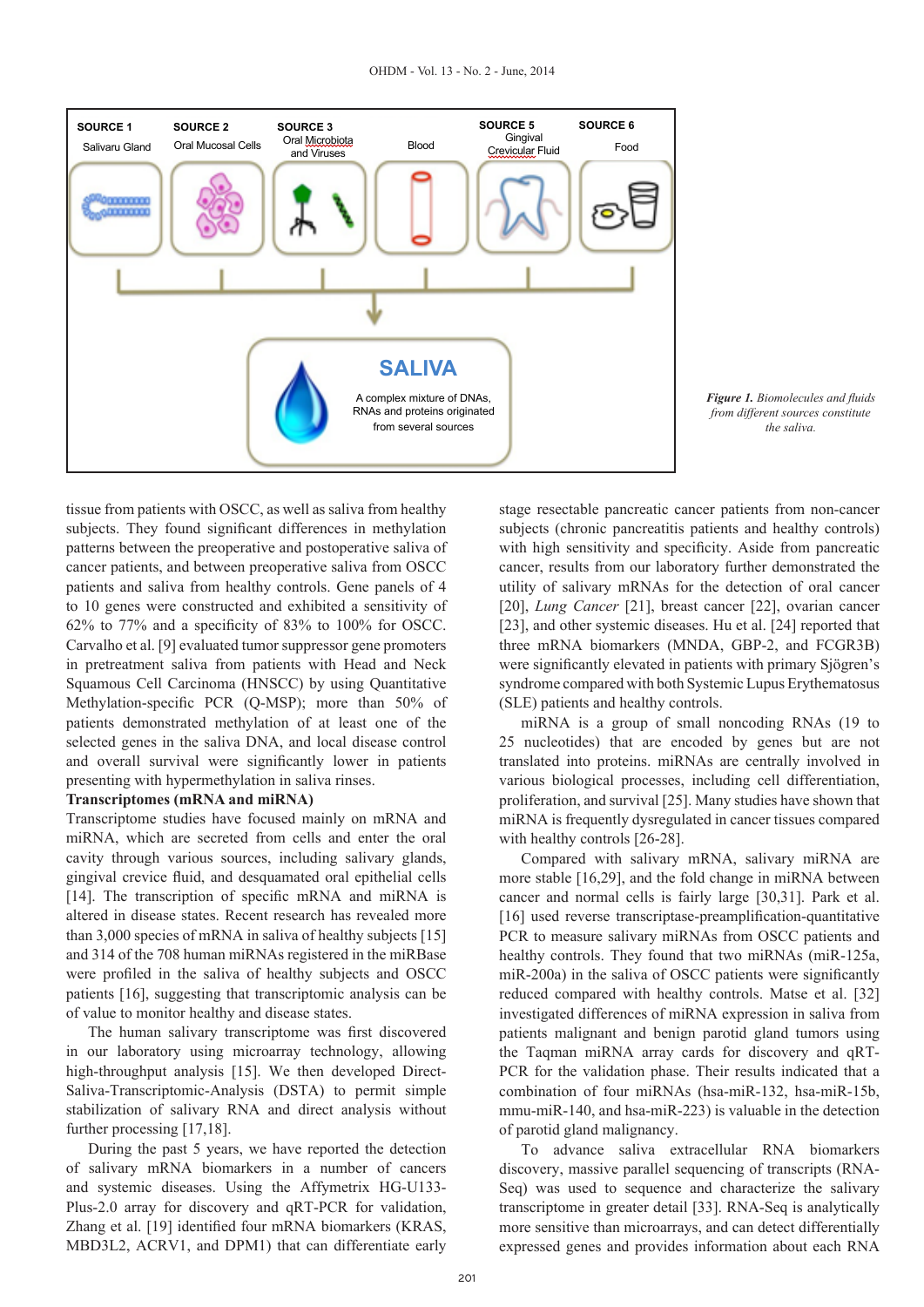sequence that we were unable to obtain in previous studies [34,35]. Approximately 20% to 25% of the sequenced reads from Cell-free Saliava (CFS) correspond with the human genome, and approximately 30% of the sequenced reads correspond with the Human Oral Microbiome Database (HOMD). More than 4000 coding and non-coding genes in CFS and Whole Saliva (WS) were detected [36].

# **The proteome**

Saliva contains more than 2,000 proteins that are involved in many biological functions to maintain oral homeostasis [37]. Unlike the relatively stable status in serum, proteins in saliva appear to be more susceptible to biochemical processes and degradation [38,39]. Esser et al. [40] reported that salivary protein degradation happens rapidly, and even happens during saliva collection and handling, which may compromise its clinical usefulness. Our laboratory has developed methods to stabilize the salivary proteome with protease inhibitors; as a result, we can keep salivary proteins stable for 2 weeks when stored at 4˚C without significant degradation and without affecting downstream applications [41].

Because of high-sensitivity and high-accuracy mass measurement of peptides, Mass Spectrometry (MS) has become the core technologies for protein identification. Surface-enhanced Laser Desorption/Ionization Time-of-Flight Mass Spectrometry (SELDI-TOF MS) has proven to be a powerful tool to identify and quantify Post-Translational Modifications (PTMs) on proteins in saliva. Several studies have reported biomarkers in saliva using this rapid and highthroughput tool [42-44]. Two-dimensional Difference Gel *Electrophoresis* (2D-DIGE) combined with MS has recently been used in salivary proteomic biomarker discoveries. Using 2D-DIGE, Hu et al. [45,46] reported 16 peptides in saliva that were found at significantly different levels in patients with primary Sjögren's syndrome compared with healthy controls. Xiao et al. [47] reported three proteins (HP, AZGP1, and human calprotectin) that had good discriminatory power in *Lung Cancer* patients and healthy control subjects, with high sensitivity (89%) and high specificity (92%). Studies also detected salivary protein biomarkers in chronic periodontitis [48], oral cancer [49], and tongue cancer [50].

### **The metabolome**

The metabolome, which enables the parallel evaluation of a group of endogenous and exogenous metabolites, including lipids, amino acids, peptides, nucleic acids, organic acids, vitamins, thiols, and carbohydrates, is a valuable tool for discovering biomarkers, monitoring physiological status, and making proper treatment decisions [51-53].

Based on the different metabolomic technology, studies have reported salivary metabolites cannot only identify health status [54,55], but can also discriminate diseased patients from healthy control subjects. Sugimoto et al. [56] used Capillary *Electrophoresis* Time-of-flight Mass Spectrometry (CE-TOF-MS) to investigate discriminatory metabolites from patients with oral cancer, pancreatic cancer, breast cancer, periodontal disease, and healthy controls, and identified 57 predictive metabolites of each individual disease. Most of these metabolites were present at relatively high concentrations in all three cancer patient groups compared with the periodontal disease patients and healthy subjects. In addition, three metabolites (taurine, piperidine, and a peak at 120.0801 m/z)

were oral cancer-specific markers with an AUC of 0.865, eight metabolites (leucine, isoleucine, tryptophan, valine, glutamic acid, phenylalanine, glutamine, and aspartic acid) were pancreatic cancer-specific markers with an AUC of 0.993. Using CE-TOF-MS as well, Tsuruoka et al. [57] demonstrated that two salivary metabolites (arginine and tyrosine) differed significantly between dementia patients and healthy subjects. Applying Ultraperformance Liquid Chromatography coupled with Quadrupole/Time-of-flight Mass Spectrometry (UPLC-QTOFMS), Wei et al. [58] found that a combination of three salivary metabolites (phenylalanine, valine, and lactic acid) could distinguish OSCC patients from healthy controls with high sensitivity and high specificity (86.5% and 82.4%, respectively) and Oral Leukoplakia (OLK) patients (94.6% and 84.4%, respectively).

# **The microbiome**

The oral cavity is a diverse habitat of bacteria and other microorganisms. A series of evidence shows that oral dysbiosis can lead to *Oral Diseases* such as periodontal diseases [59] and caries [60], as well as cancer and other systemic diseases [61-63]. In the past, it was thought that there were approximately 1000 bacterial species in the oral cavity [64]. Now, using Next-generation Sequencing (NGS) technology, the number of species could reach more than 10,000 [65]. The use of NGS, bacterial microarrays, and other emerging techniques can advance the investigation of the salivary microbiome and identify the association between special bacteria or other microorganisms and special oral or systemic diseases [66,67].

Mager et al. [68] used checkerboard DNA-DNA hybridization to evaluate the oral microbiota in saliva from patients with OSCC and healthy subjects and found a combination of three microbiotas (*Capnocytophaga gingivalis, Prevotella melaninogenica*, and *Streptococcus mitis*) that could be used as diagnostic biomarkers with 80% sensitivity and 82% specificity. Recently, using the Human Oral Microbe Identification Microarray (HOMIM) during the discovery phase and qPCR during the validation phase, Farrell et al. [69] profiled the salivary microbiota from patients with pancreatic cancer and healthy subjects; the results showed that 31 bacterial species were increased and 25 were decreased in pancreatic cancer patients compared with healthy subjects, and two bacterial candidates (*Neisseria elongate* and *Streptococcus mitis*) were able to distinguish patients with pancreatic cancer from healthy controls with 96.4% sensitivity and 82.1% specificity.

# **The Mechanism of Salivary Diagnostics**

Recent translational salivary biomarker development studies have supported that salivary biomarkers can discriminate oral and systemic disease patients from non-disease subjects [19,21,23,70,71]. However, the mechanisms of how diseases distal from the oral cavity would lead to the appearance of discriminatory biomarkers in saliva is largely unclear [72]. Investigating the origin of salivary biomarkers will be a significant goal in the development of salivary diagnostics, and the mechanisms of salivary diagnostics need to be elucidated.

Studies have increasingly demonstrated that some salivary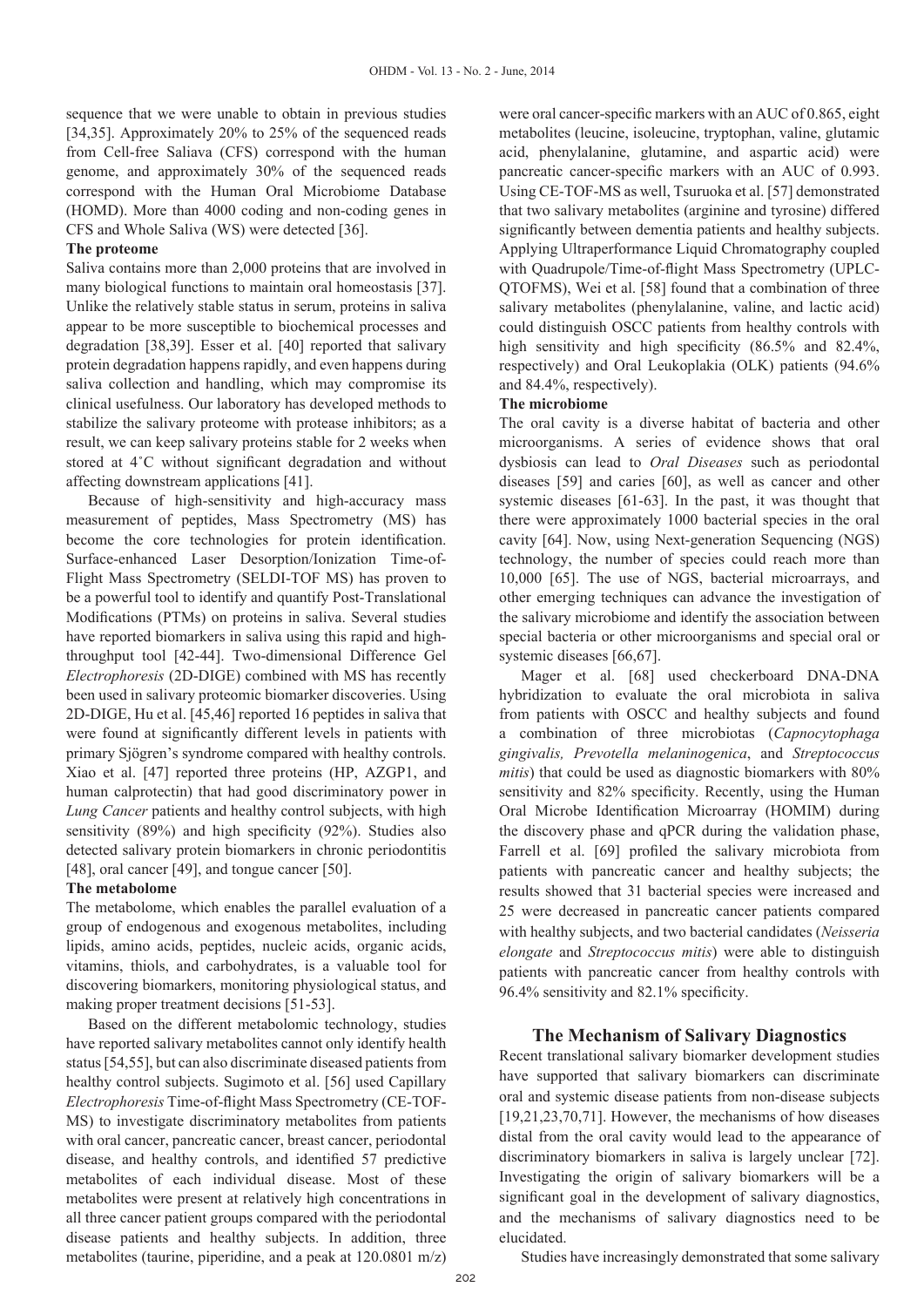biomarkers might derive from systemic sources. Gao et al. [73] used mouse models of cancer to determine whether salivary biomarker profiles are affected by distal tumor development. Their data analysis of nerve growth factor production and the transcription factor Egr-1 suggests that the production of growth factors in tumor tissue represents one mechanism by which a distant tumor can alter the transcriptome of the salivary glands, and hence of saliva. While their report did not comprehensively demonstrate the mechanistic connection between systemic disease development and salivary biomarker alterations, it did begin to paint a picture of the concept that systemic networks exist in the human body that allow communication between distal diseases and the salivary glands. Signals transmitted through such networks might induce related signaling pathways that result in altered gene expression and protein translation, and thereby produce disease-induced salivary biomarker profiles. Therefore, the salivary transcriptomic profile might be composed of transcripts that originate in distant diseased tissues as well as transcripts that originate in salivary glands, and transcription factors that originate in distant tissues might alter the expression levels of these transcripts.

### **Exosomes: from formation to target**

Cells continuously secrete a large number of microvesicles, macromolecular complexes, and small molecules into the extracellular space. Among the secreted microvesicles, nanoparticles called exosomes are currently undergoing intense scrutiny. Although exosomes were first discovered nearly 30 years ago, they were considered little more than cellular entities that acted to discard unwanted molecular components. However, over the past several years, evidence has begun to accumulate to suggest that these vesicles are signaling shuttles containing cell-specific collections of proteins, lipids, and genetic material that are transported to other cells, where they alter function and physiology. Hence, these findings have reignited interest in exosomes [74].

Exosomes are small vesicles (30-120 nm) that contain nucleic acid and protein, and they are perceived to carry this cargo between diverse locations in the body. They are distinguished in their genesis by being budded into endosomes to form Multivesicular Bodies (MVBs) in the cytoplasm. Exosomes are released to extracellular fluids by the fusion of these multivesicular bodies with the cell surface, resulting in secretion in bursts. They are secreted by most cell types [75- 77], and are also found in abundance in body fluids, including blood, saliva, urine, and breast milk [78].

Specifically, at the beginning of exosome formation, internal vesicles are formed by the inward budding of cellular compartments known as Multivesicular Endosomes (MVEs). MVEs bud inward to form small internal vesicles that contain proteins, mRNA, and miRNA from the cytoplasm. When MVEs fuse with the cell membrane, these internal vesicles are released as exosomes, which can travel to distant tissues to influence various aspects of cellular behavior; alternatively, MVEs can fuse with lysosomes, which degrade MVE contents. Upon reaching their destinations (which are usually determined by the binding of specific ligands on their surfaces), exosomes enter the target cells in one of two ways: by being taken up by the target cell's endocytic pathway, or by fusing to the target cell's membrane and releasing their contents directly into the cytoplasm. Cells also secrete other membrane-derived vesicles, such as ectosomes, shed vesicles, or microvesicles, which bud directly from the cell's plasma membrane. These vesicles are also known to carry active proteins and RNAs, as well as some compounds that have never been described in exosomes before; however, little is known about their effects on distant tissues (*Figure 2*) [74]. **Biological functions of exosomes**

Exosomes have been proposed to signal both by binding to



*Figure 2. Exosome from formation to target cell.*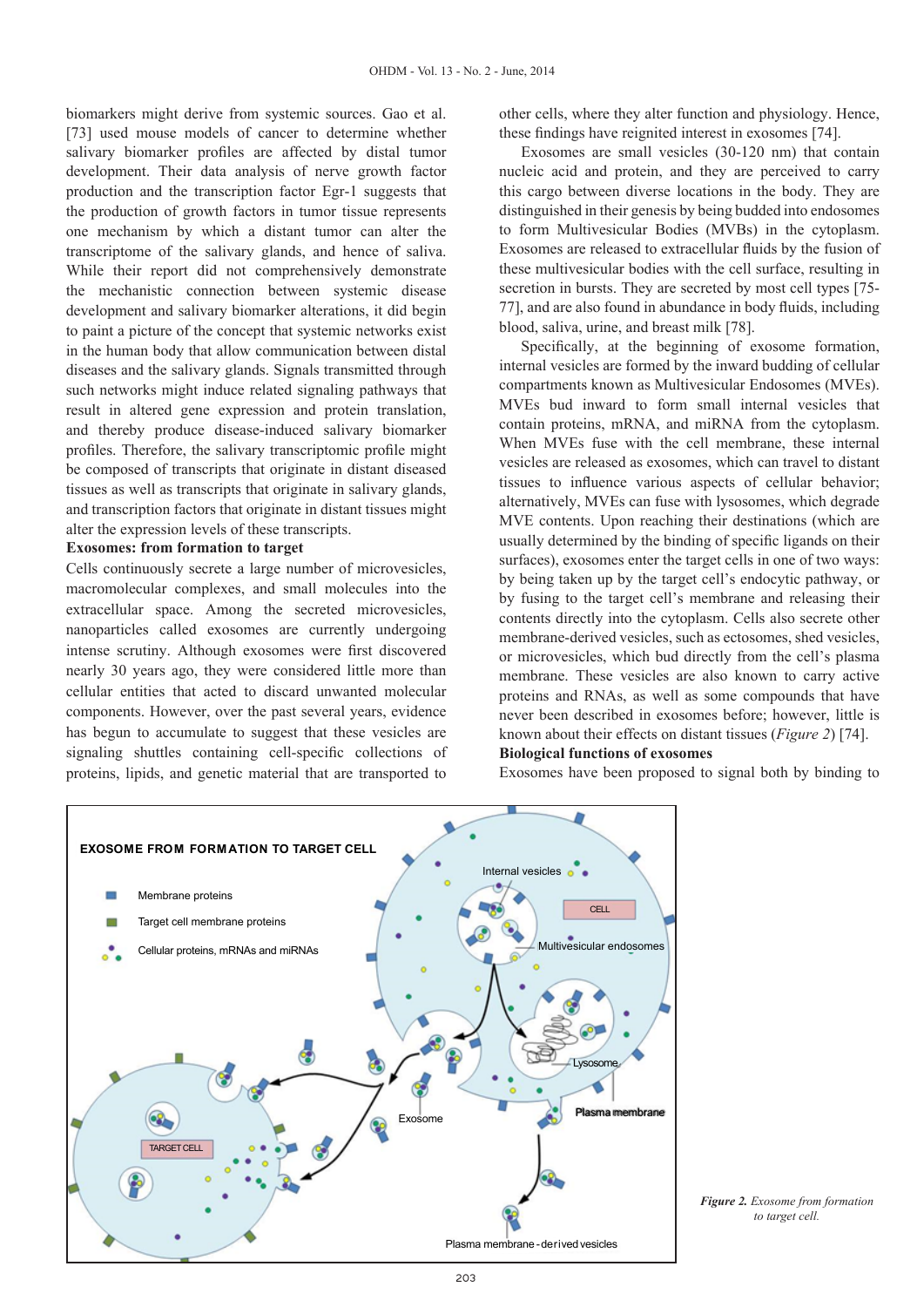cell surface receptors through adhesion molecules [79] and by fusing with or being internalized by the recipient cell, potentially donating their own cytoplasm to the recipient cell [80,81]. The latter implies that exosomes may have mechanisms that are different from their function in the immune system. Lässer et al. recently discovered substantial amounts of RNA in exosomes derived from mast cells [79], which have the capacity to donate their RNA to other cells and can subsequently affect the protein production of a recipient cell. This finding suggests that RNA can be transferred between mammalian cells by an extracellular exosomebased transport mechanism, which has vast implications for the understanding of cell communication, regulation, and signaling, in addition to extensive therapeutic potential in many diseases.

Beyond their characteristic repertoire of surface markers, exosomes feature a wide range of surface and internal proteins specific to their source. When considering the diversity of cargo transported by exosomes, it should come as no surprise that exosomes have already been implicated in the development of polarized epithelial cells, neuronal development, and tumor growth [82]. Hunter et al. [83] identified the presence of various miRNAs in human serum exosomes. Because a single miRNA can regulate hundreds of genes and may act as a master regulator of processes, select subsets of miRNAs can be used as biomarkers of physiological and pathological states. Another feature that makes miRNAs excellent candidates for biomarker studies is their remarkable stability and resistance to degradation. In the clinical setting, exosomes are present in blood, saliva, plasma, urine, amniotic fluid, and effusions from malignant tumors. Given the relative ease and noninvasive *Nature* of isolating exosomes from patient samples, as well as their distinctive protein and nucleotide contents, several studies have suggested using exosomal biomarkers for disease diagnostic purposes. A study by Mi et al. showed that the expression of as few as two miRNAs can accurately discriminate acute lymphoid from acute myeloid leukemia [84], while Skog et al. [85] suggested that glioblastoma tumor-derived exosomes in patient serum carry a distinctive miRNA payload that can be used diagnostically. The majority of these studies investigated exosomes isolated from serum; only a few have focused on proteomic exosomal biomarkers in urine and saliva [86].

### **The diagnostic and therapeutic potential of exosomes**

Recent research indicates that exosomes provide a mechanism for diagnostic and therapeutic salivary biomarkers that perform well in pancreatic cancer, breast cancer, and glioblastoma. Lau et al. [72] examined the hypothesis that pancreatic tumor-derived exosomes are mechanistically involved in the development of pancreatic cancer-discriminatory salivary transcriptomic biomarkers. They developed a pancreatic cancer mouse model that yielded discriminatory salivary biomarkers by implanting the mouse pancreatic cancer cell line Panc02 into the pancreas of the syngeneic C57BL/6 host. Then, they tested the role of pancreatic cancer-derived exosomes in the development of discriminatory salivary biomarkers by engineering a Panc02 cell line that is suppressed for exosome biogenesis, implanting it into the C56BL/6 mouse, and examining whether the discriminatory salivary biomarker

profile was ablated or disrupted. Suppression of exosome biogenesis resulted in the ablation of discriminatory salivary biomarker development. Their study supported the hypothesis that tumor-derived exosomes provide a mechanism for the development of discriminatory salivary biomarkers that are applicable to distal systemic diseases [87].

Lau et al. [72] also used an *In Vitro* breast cancer model to demonstrate that breast cancer-derived exosome-like microvesicles are capable of interacting with salivary gland cells, altering the composition of their secreted exosome-like microvesicles. They found that the salivary gland cells secrete exosome-like microvesicles that encapsulate both protein and mRNA. They also showed that the interaction with breast cancer-derived exosome-like microvesicles communicates with and activates the transcriptional machinery of the salivary gland cells. Thus, the interaction altered the composition of the salivary gland cell-derived exosome-like microvesicles on both the transcriptome and proteome levels.

# **Translational and Clinical Applications of Saliva Biomarkers**

As we gradually deepened our understanding of the mechanism of salivaomics and the advantages of saliva as a valuable diagnostic tool have been revealed, the surveillance of disease and general health has become a highly desirable goal. Evaluating alterations of salivary biomarkers can be applied to early detection, risk assessment, diagnosis, prognosis, and monitoring the progress of a variety of diseases, including cancers, infectious diseases, and immune diseases. Some oncogenic proteins that are detectable in saliva (e.g., HER-2) provide a basis for developing targeted therapy. Saliva also serves as a platform for personalized medicine. By comparing salivary biomarkers from patients receiving different treatments with different outcomes, saliva proteomics can also be used to monitor treatment response.

# **Disease detection**

**Oral disease and oral cancer:** Salivary diagnostics have been developed to monitor periodontal disease and other *Oral Diseases*. Comparing the concentration of a select subset of salivary proteins (elastase, lactate dehydrogenase, IL-1β, IL-6, and tumor necrosis factor- $\alpha$ ) and the presence of five pathogens in patients with advanced periodontal disease and healthy controls, salivary IL-1β and multiple oral pathogens demonstrated an association with periodontitis [88]. And the validation study further proved that the combination of salivary MMP-8, IL-1β, and *Porphyromonas gingivalis* had a stronger association with moderate to severe periodontitis [89] (*Table 1*). A gingivitis-focused experiment that employed a multiplex protein array for selected biomarkers implicated in host defense, inflammation, tissue destruction, and angiogenesis has demonstrated that salivary biomarkers can also be used to evaluate the host response to bacterial invasion. Salivary IL-6 and IL-8 levels were shown to provide the best distinction between high and low responders [90]. In a study on dysplastic oral leukoplakia in relation to tobacco habits and periodontitis, increasing salivary IL-6 levels were also demonstrated to correlate with severity of dysplasia [91]. These findings indicate that salivary biomarkers have the potential to detect oral disease and determine disease stage.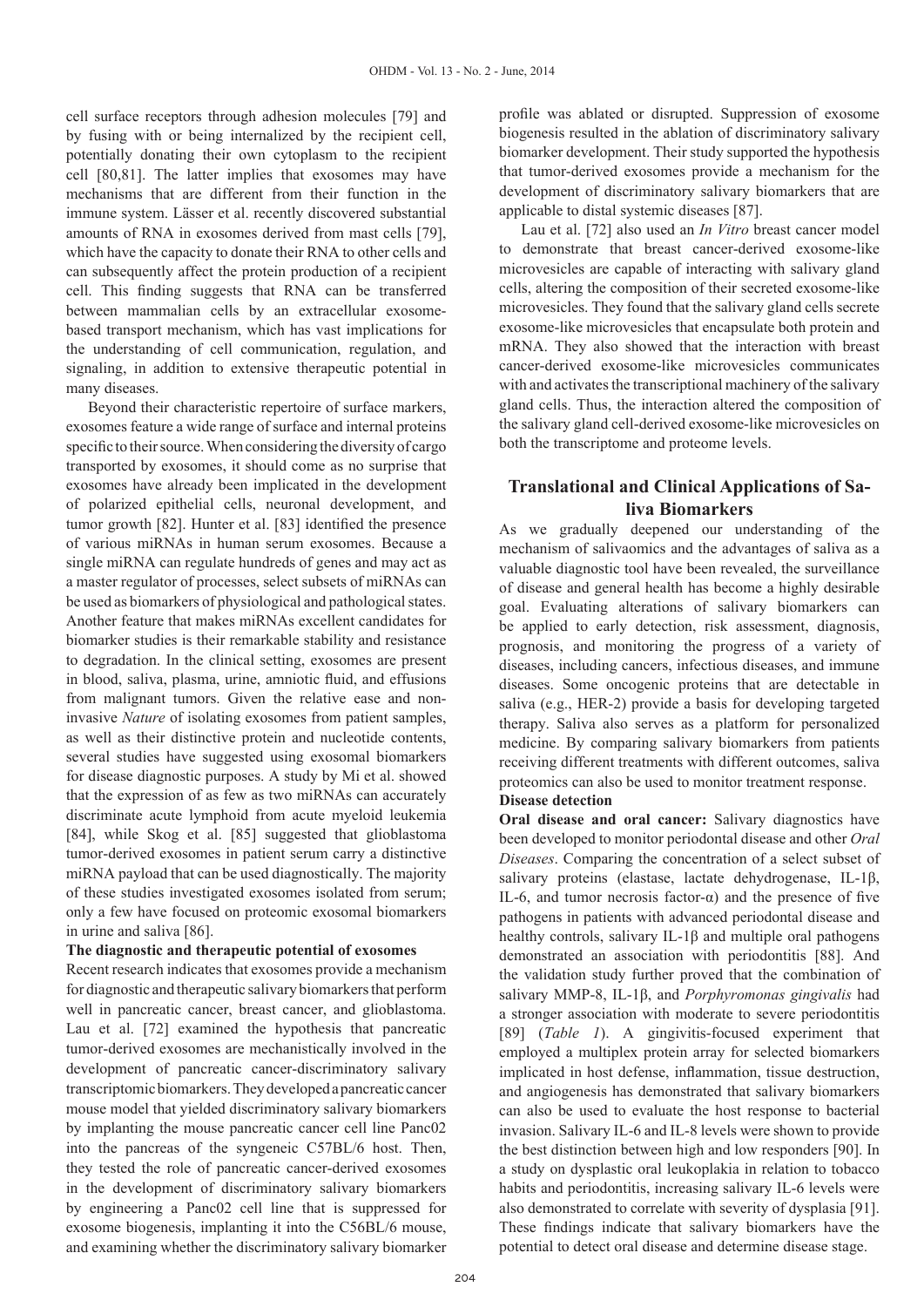| <b>Disease</b>         | Approach                                            |                                                                                                                                      | <b>Markers</b>                                                                                                                                       |
|------------------------|-----------------------------------------------------|--------------------------------------------------------------------------------------------------------------------------------------|------------------------------------------------------------------------------------------------------------------------------------------------------|
| Periodontal<br>disease | proteomic                                           | <b>ELISA</b> [91]                                                                                                                    | $IL-6$                                                                                                                                               |
|                        | Proteomic and microbial<br>studies                  | ELISA [88,89]                                                                                                                        | IL-1 and Aggregatibacter actinomycetemcomitans,<br>Porphyromonas gingivalis, Prevotella intermedia,<br>Tannerella forsythia, and Treponema denticola |
|                        |                                                     | Multiplex protein array discovery [90]                                                                                               | IL-6, IL-8                                                                                                                                           |
| Oral cancer            | Epigenomics                                         | Candidate from previous study, Q-MSP discovery and<br>validation [93]                                                                | KIF1A, EDNRB                                                                                                                                         |
|                        | Transcriptomics                                     | Microarray discovery and qPCR validation [20]                                                                                        | IL-8, SAT, IL-1B, OAZ1, H3F3A, DUSP, S100P                                                                                                           |
|                        |                                                     | Microarray discovery and qPCR validation [49]                                                                                        | IL8, IL1B, OAZ1, SAT                                                                                                                                 |
|                        |                                                     | Discovery and validation by RT-preamp-qPCR or<br>andidate gene selection based on previous study, qRT-<br>PCR quantification [16,94] | miR-200a, miR-125a and miR-31                                                                                                                        |
|                        |                                                     | ELISA assessment and qPCR confirmation [95]                                                                                          | $\Pi - 8$                                                                                                                                            |
| Pancreatic cancer      | Transcriptomics                                     | Affymetrix array discovery and qRT-PCR validation [19]                                                                               | KRAS, MBD3L2, ACRV1, DPM1                                                                                                                            |
|                        | <b>Metabolomics</b>                                 | Discovery by CE-TOF-MS-based Metabolomics [56]                                                                                       | Leucine with isoleucine, tryptophan, valine, glutamic<br>acid, phenylalanine, glutamine, aspartic acid                                               |
|                        | Microbiome                                          | microbial profiling using the Human Oral Microbe<br>Identification Microarray [69]                                                   | Neisseria elongata and Streptococcus mitis                                                                                                           |
| Lung Cancer            | Transcriptomics                                     | Microarray discovery and qRT-PCR verification and<br>pre-validation [21]                                                             | CCNI, EGFR, FGF19, FRS2, GREB1                                                                                                                       |
|                        | Proteomics                                          | Two-dimensional gel Electrophoresis and LCMS-MS<br>[47]                                                                              | Calprotectin, AZGP1, haptoglobin hp2                                                                                                                 |
|                        | <b>Metabolomics</b>                                 | Discovery by SERS [105]                                                                                                              | Unidentified peak wavelengths; 822, 884, 909, 925,<br>1009, 1,077, 1,369, 1,393, 1,721 cm-1                                                          |
| Breast cancer          | Combination proteomic/<br>transcriptomic approaches | Discovery by 2D-DIGE and RT-PCR/Affymetrix,<br>validation by qRT-PCR[22]                                                             | mRNAs: CSTA, TPT1, IGF2BP1, GRM1, GRIK1,<br>H6PD, MDM4, S100A8 Protein: CA6                                                                          |

*Table 1. Discovered salivary biomarkers using epigenomics, transcriptomics, proteomics and Metabolomics for detecting oral disease, oral cancer, pancreas cancer, Lung Cancer, and breast cancer.*

Oral cancer (more than 90% of which are OSCC) is the sixth most common cancer worldwide, with an average 5-year survival rate of approximately 60% [92]. The key issue to reduce the mortality and morbidity associated with this disease is to develop strategies to identify OSCC at an early stage. Several biomarker candidates for OSCC have been reported, including Endothelin Receptor type B (EDNRB) hypermethylation [93], IL-8, and miRNAs such as miR-200a, miR-125a, and miR-31 [16,94,95], although only IL-8 proved to be a cost-efficient analyte for early OSCC detection [8]. Several biomarker panels have also been investigated for their ability to detect OSCC. Our prior salivary transcriptomic studies have discovered seven OSCC-associated salivary RNAs (IL-8, SAT, IL-1B, OAZ1, H3F3A, DUSP, and S100P). Initially, the levels of these RNAs were measured in a training set of 32 OSCC and 32 control samples using quantitative PCR, and a logistic regression model including four markers (IL-8, SAT, IL-1B, and OAZ1) achieved a cross-validation prediction accuracy rate of 81% showing their potential as biomarkers for OSCC detection [20]. The pre-validation study of these biomarkers demonstrated their feasibility regarding the discrimination of OSCC patients from control subjects [49]. Other proteomic, metabolomic, or epigenetic biomarkers have achieved lower specificity or have not been validated [10,56,58,96,97].

Pancreatic cancer: Pancreatic cancer is characterized by a propensity to rapidly disseminate to the lymphatic system and distant organs. Approximately 15% to 20% of patients have surgically resectable disease at the time of presentation; however, only approximately 20% of these patients survive to 5 years [98-100]. This aggressive biology, resistance to conventional and targeted therapeutic agents, and lack of biomarkers for early detection result in the poor outcomes of these patients. In a significant milestone, prospective sample

collection and a retrospective double-blinded validation study [19] showed that a salivary transcriptome profile could be used to detect early-stage resectable pancreatic cancer. Microbial profiling derived from the HOMIM was used to investigate variations in salivary microbiota between groups of 10 resectable patients with pancreatic cancer and 10 matched healthy controls. The profiling of bacterial candidates was further validated by qPCR on samples from an independent cohort of 28 resectable pancreatic cancer patients, 28 matched healthy controls, and 27 chronic pancreatitis patients, which yielded a ROC-plot AUC value of 0.90 (95% CI 0.78 to 0.96, p<0.0001) [69]. A metabolomic approach also identified pancreatic cancer-specific salivary metabolomic biomarkers that can distinguish pancreatic cancer from oral cancer, breast cancer, and cancer-free controls [56]. Both microbiomic and metabolomic biomarkers have achieved excellent accuracy for pancreatic cancer, although only the microbiomic panel has been validated.

*Lung Cancer***:** *Lung Cancer* is the most common cause of cancer-related death in men and women in part because symptoms are frequently absent until the disease has already metastasized. Early detection represents a very promising approach to reducing *Lung Cancer* incidence and mortality. However, conventional diagnostic methods for *Lung Cancer* are unsuitable for widespread screening because they are expensive and occasionally miss tumors or invasive cancer [101,102]. Although computed tomography has been widely used for early *Lung Cancer* screening, it is associated with a high rate of false positives [103]. Biomarkers for *Lung Cancer* have the potential to improve early detection beyond the use of computed tomography scans [104]. With the 2D-DIGE proteomic analysis of saliva samples from *Lung Cancer* patients, 16 candidate biomarkers have been discovered and further verified [47]. Three candidate markers (calprotectin,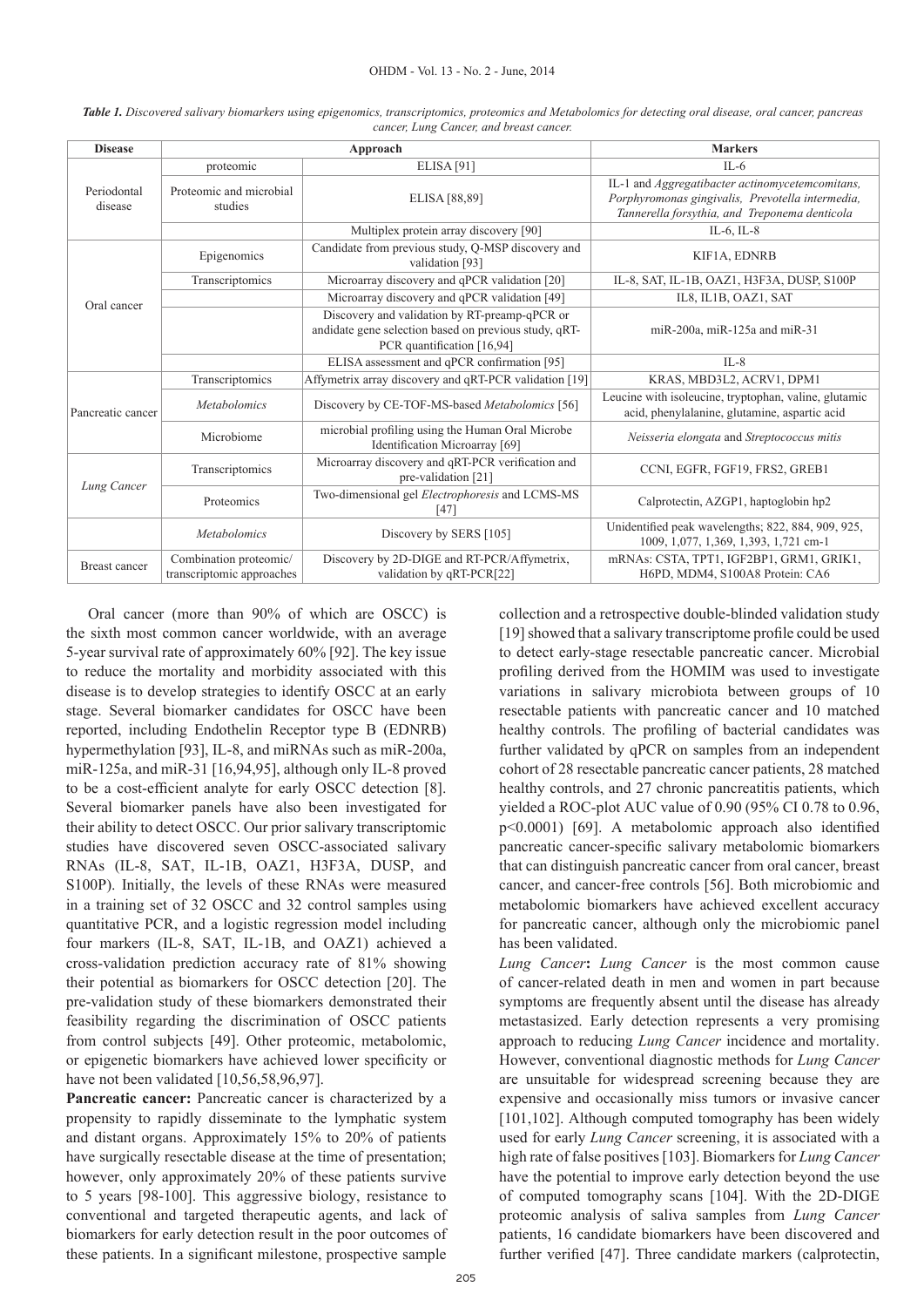zinc-α-2-glycoprotein, and haptoglobin) achieved good sensitivity and excellent specificity and accuracy. And a transcriptomic biomarker profile including the B-Raf gene (BRAF, which is involved in directing cell growth), cyclin I (CCNI, which binds activated cyclin-dependent kinase 5), the epidermal growth factor receptor (EGFR), fibroblast growth factor 19 (FGF19), fibroblast growth factor receptor substrate 2 (FRS2), growth regulation by estrogen in breast cancer 1 (GREB1), and leucine zipper putative tumor suppressor 1 (LZTS1) has been identified, and a panel consisting of five of these markers is able to differentiate *Lung Cancer* patients from cancer-free subjects with 93.75% sensitivity and 82.81% specificity [21]. Surface-enhanced Raman spectroscopy (SERS) was recently applied to identify biomarkers for *Lung Cancer*. SERS revealed nine peaks (assigned to amino acids and nucleic acid bases) that are able to distinguish samples from patients with *Lung Cancer* and cancer-free controls with 86% accuracy, 94% sensitivity, and 81% specificity [105]. Therefore, both transcriptomic and proteomic approaches are proving highly useful in developing biomarkers for *Lung Cancer*.

**Breast cancer:** Breast cancer is the most common form of cancer and the second leading cause of cancer deaths in women in the United States [106]. Today, breast cancer detection depends on physical examination and imaging studies. Earlier investigation demonstrated the potential for salivary proteomic detection of breast cancer (e.g., salivary protein c-erbB-2) [44,107]. Recently, isobaric tags for relative and absolute quantitation (iTRAQ) technology combined with liquid chromatography-tandem mass spectrometry (LC-MS/MS) have been used to analyze saliva samples collected from 20 breast cancer patients and 10 healthy controls. Nine proteins were associated with breast cancer and exhibited 1.5 fold upregulation or downregulation [108]. The Affymetrix HG-U133-Plus-2.0 Array and 2D-DIGE were used to analyze the salivary transcriptomes and proteomes of 10 breast cancer patients and 10 matched controls during the discovery phase and 30 breast cancer patients and 63 controls during prevalidation [22]. Eight mRNA biomarkers and one protein biomarker were identified, yielding an accuracy of 92% (83% sensitive, 97% specific) on the preclinical validation sample set. **Other systemic diseases:** In addition to providing powerful biomarkers to detect systemic cancers, saliva also provides biomarkers for autoimmune diseases, systemic microbial infections, and diabetes [8]. Although at significantly lower level than in serum, hepatitis C virus (HCV) RNA can be consistently detected in saliva from HCV-infected individuals using qPCR [109]. Label-free differential protein expression analysis using multidimensional LCMS-MS was conducted to characterize the proteome of saliva collected from type 2 diabetic patients compared with non-diabetic controls. Several proteins were found to have diagnostic potential for type 2 diabetes, but require additional study [110].

### **Personalized medicine**

Cancer patients can be classified according to altered protein expression profiles, and statistical methodologies can be used subsequently to develop predictors for subgroups of patients that may benefit from targeted therapy. Trastuzumab is a humanized monoclonal antibody targeted against HER2, which is overexpressed in 25% to 30% of patients with breast

cancer. HER2 overexpression is an indicator for trastuzumab therapy. FDA-approved immunohistochemical and Fluorescence In situ Hybridization (FISH) methods [111] are now available to assess HER2 overexpression; however, these methods are only semi-quantitative and are interpreted in an operator-dependent manner. Because HER2 is detectable in human saliva, incorporation of this marker into clinical trials might assist in the classification of breast cancer patients and help determine which patient subgroups are most likely to benefit from such a molecular-targeted therapy. Saliva is also applicable for noninvasive prenatal diagnosis in predictive, preventive, and personalized medicine, especially for infants that are born prematurely. Amplification of salivary RNA and microarray analysis identified 9286 gene transcripts that exhibited statistically significant changes of expression across individuals over time [112]. The gene expression changes were closely linked to developmental pathways. A total of 2,186 genes were involved in successful oral feeding by Ingenuity Pathway Analysis [113]. The result elucidates the biological processes involved in oral feeding in the newborn at a molecular level, as well as novel pathways associated with successful oral feeding.

# **Therapeutic efficiency**

Several candidate approaches have elucidated biomarkers for periodontitis and responses to therapy. In a study aiming to identify salivary biomarkers for chronic periodontitis, 33 participants received oral hygiene instructions alone and 35 participants received oral hygiene instructions in combination with conventional periodontal treatment comprising scaling and root planing. The levels of IL-1β, macrophage inflammatory protein 1α (MIP-1α), matrix metalloproteinase-8 (MMP-8), and Osteoprotegerin (OPG) detected in saliva reflected disease severity and response to therapy [114].

# **Saliva collection, processing, stabilizing and associated potential interference**

Saliva is an ideal non-invasive source of biomarker of systemic disease since the collection of whole saliva is noninvasive and easily accessible. The collection of individual salivary glands saliva is much more difficult and primarily useful for the detection of gland-specific pathology, i.e., infection and obstruction [115]. Glandular saliva specimens from both individual parotid glands and simultaneously from the submandibular/sublingual glands are collected by Lashley cups (placed over the orifices of Stenson's duct) and syringe aspiration (from the orifices of Warton's duct located anteriorly in the floor of the mouth), respectively [116]. Whole saliva is easy to collect and is used for the evaluation of systemic disorders. Unstimulated saliva samples were collected between 9 a.m. and 10 a.m. with previously established protocols [117]. Subjects are asked to refrain from eating, drinking, smoking, or oral hygiene procedures for at least 1 hour before the collection. The clinical research procedure requires collection of whole saliva on ice followed by on-site centrifugation at 4°C. Centrifugation results in heterogeneous layers composed of supernatant, mucin, and cellular pellet. Saliva supernatant must be carefully removed by pipetting without disturbing the layers of cellular debris and mucin. Supernatant aliquots are stabilized by adding an RNase inhibitor or protein inhibitor cocktail [117]. Recently, direct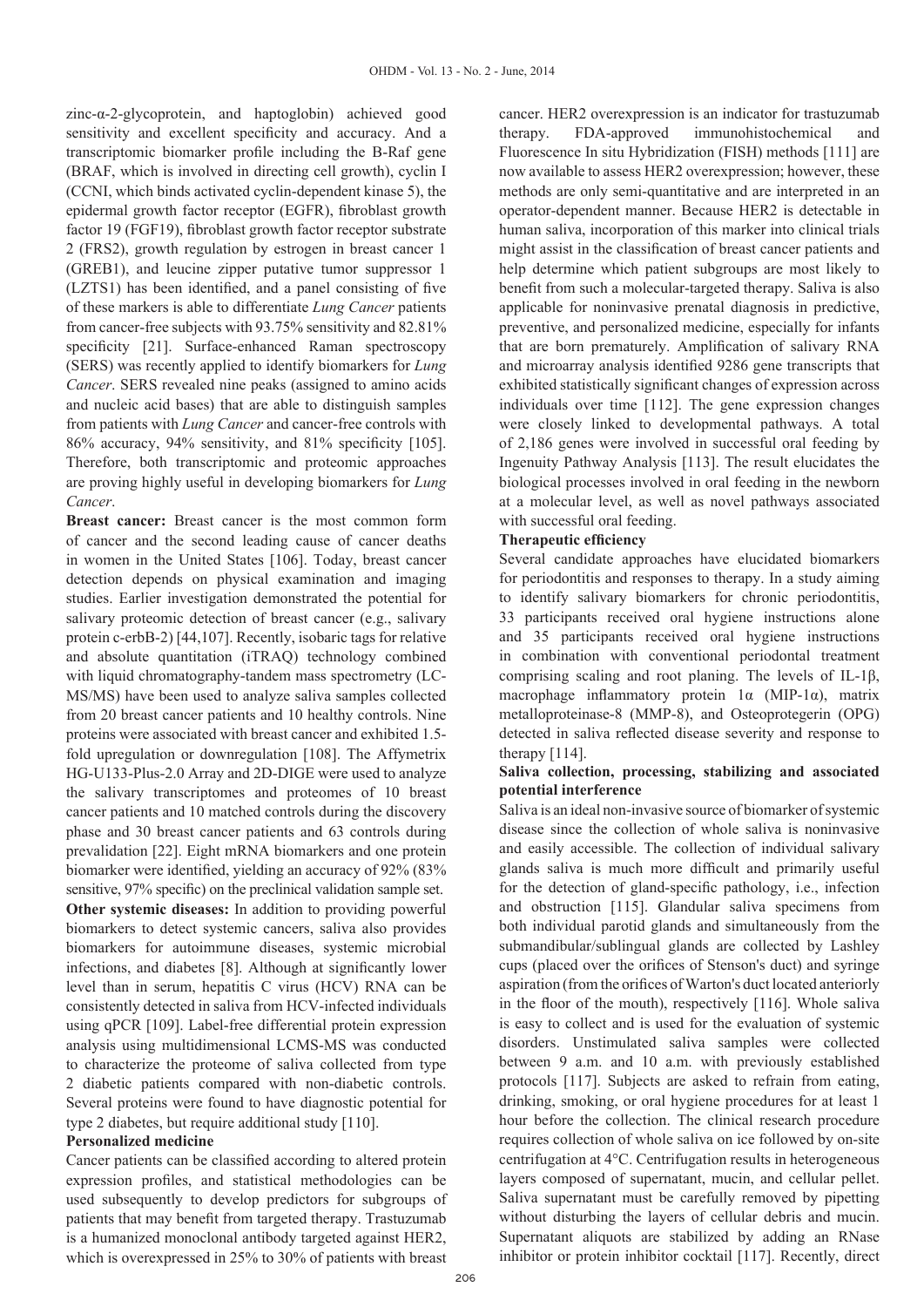saliva transcriptome analysis (DSTA) of saliva supernatant has been demonstrated to be a suitable method for eliminating the need for mRNA isolation and RNA and protein aliquots remain stable at ambient temperature for several weeks [17,41]. While these procedures are not complicated, they still require the availability of specialized accessory equipment such as refrigerated centrifuge, ultra freezer, and pipettes that limit saliva sampling to clinical and research institutional sites with trained technician. Recently, we introduced iSCPSS (Integrated Saliva Collection, Processing, Stabilization and Storage) and demonstrated that iSCPSS yielded samples with similar protein and mRNA content and stability at ambient temperature compared to standard operating procedure [118]. The iSCPSS system consists of an absorbent collection pad attached to a lollipop-liked handle equipped of compression tube, attachable bi-furcated filter unit, and collection tube. The iSCPSS system provides user-friendly systems for collecting, transporting and stabilizing saliva and reduces the need for trained personnel, specialized accessory equipment and specialized shipping. And the system will greatly increase the accessibility and affordability of saliva diagnostics to larger populations in remote settings instead of limiting in clinical and research institute.

# **Challenges of Salivary Biomarker Discovery and Clinical Applications**

Despite the fact that a series of salivary biomarkers have been reported to be valuable to detect oral and systemic diseases, there have been no standardization conditions and methods of saliva sample collection, processing, and storage prior to measurement. The differences in these factors among the different studies makes it difficult to compare the levels of the same biomarker reported between different labs and validate biomarkers reported in other labs. Then, highly accurate salivary biomarkers need to be discovered. In review of the reported potential salivary biomarkers, some of them were found to be valuable for detection in two different diseases: such as IL-1β and IL-8 in periodontal diseases [88,90] and oral cancer [20,49]. These findings suggest that the levels of some salivary constituents could be significantly changed by the presence of more than one type of disease, a fact which points to the necessity of validating the specificity of the reported potential salivary biomarkers with patients who have different diseases. Finally, most reported individual biomarkers have been only discovered without verification or validation, and they require further validation to confirm their performance before testing at the clinical level.

### **References**

1. Denny P, Hagen FK, Hardt M, Liao L, Yan W, et al. The proteomes of human parotid and submandibular/sublingual gland salivas collected as the ductal secretions. *Journal of Proteome Research*. 2008; **7**: 1994-2006.

2. Spielmann N, Wong DT. Saliva: diagnostics and therapeutic perspectives. *Oral Diseases*. 2011; **17**: 345-354.

3. Ai J, Smith B, Wong DT. Saliva Ontology: an ontologybased framework for a Salivaomics Knowledge Base. *BMC Bioinformatics*. 2010; **11**: 302.

4. Wong DT. Salivaomics. *Journal of the American Dental Association*. 2012; **143**: 19S-24S.

# **Conclusion**

To be useful in a clinical setting, biomarkers should be accurate, reproducible, and collected using a non-invasive method that requires little preparation. Salivary diagnostics have these characteristics, and the rich biomarkers in saliva are applicable for detecting systemic disorders in addition to *Oral Diseases*. The current decision to use available diagnostic methods for many diseases is based on patients' symptoms and clinical information. The process of obtaining a final diagnosis can impose a burden on hospitals and a long waiting time for patients. As an accessible and noninvasive primary test for diseases, salivary diagnostics reduce the hospital's burden and the use of unnecessarily invasive procedures. As methods of stabilizing whole saliva are developed, salivary diagnostics can be performed correctly in the clinic without specially trained professionals, using pointof-care technology to allow the detection of disease without any preparation.

As detailed above, salivary diagnostics have both translational and clinical potentials. The development of high-throughput technology has revealed advanced insights toward an understanding of saliva as a reflection of the condition of the whole body. Exosomes provide a mechanism for the expression of diagnostic biomarkers in saliva, and also promote saliva as a powerful and unprecedented diagnostic tool in combination with high-throughput technology and bioinformatics platforms. The interpretation and utilization of this information will bolster the applicability of saliva to diagnosing disease, evaluating therapies, and designing personalized medicine.

# **Acknowledgements**

Supported by research grants UH2 TR000923, U01DE17593, R01 CA139596, R56 DE23241, R01 DE17170, R21 CA0126733.

# **Conflict of Interests**

David Wong is co-founder of RNAmeTRIX Inc., a molecular diagnostic company. He holds equity in RNAmeTRIX, and serves as a company Director and Scientific Advisor. The University of California also holds equity in RNAmeTRIX. Intellectual property that David Wong invented and which was patented by the University of California has been licensed to RNAmeTRIX. Additionally, he is a paid consultant to PeriRx, GlaxoSmithKline and Wrigley.

5. Rylander-Rudqvist T, Hakansson N, Tybring G, Wolk A. Quality and quantity of saliva DNA obtained from the selfadministrated oragene method--a pilot study on the cohort of Swedish men. *Cancer Epidemiology, Biomarkers & Prevention*. 2006; **15**: 1742-1745.

6. Looi ML, Zakaria H, Osman J, Jamal R. Quantity and quality assessment of DNA extracted from saliva and blood. *Clinical Laboratory*. 2012; **58**: 307-312.

7. Hansen TV, Simonsen MK, Nielsen FC, Hundrup YA. Collection of blood, saliva, and buccal cell samples in a pilot study on the Danish nurse cohort: comparison of the response rate and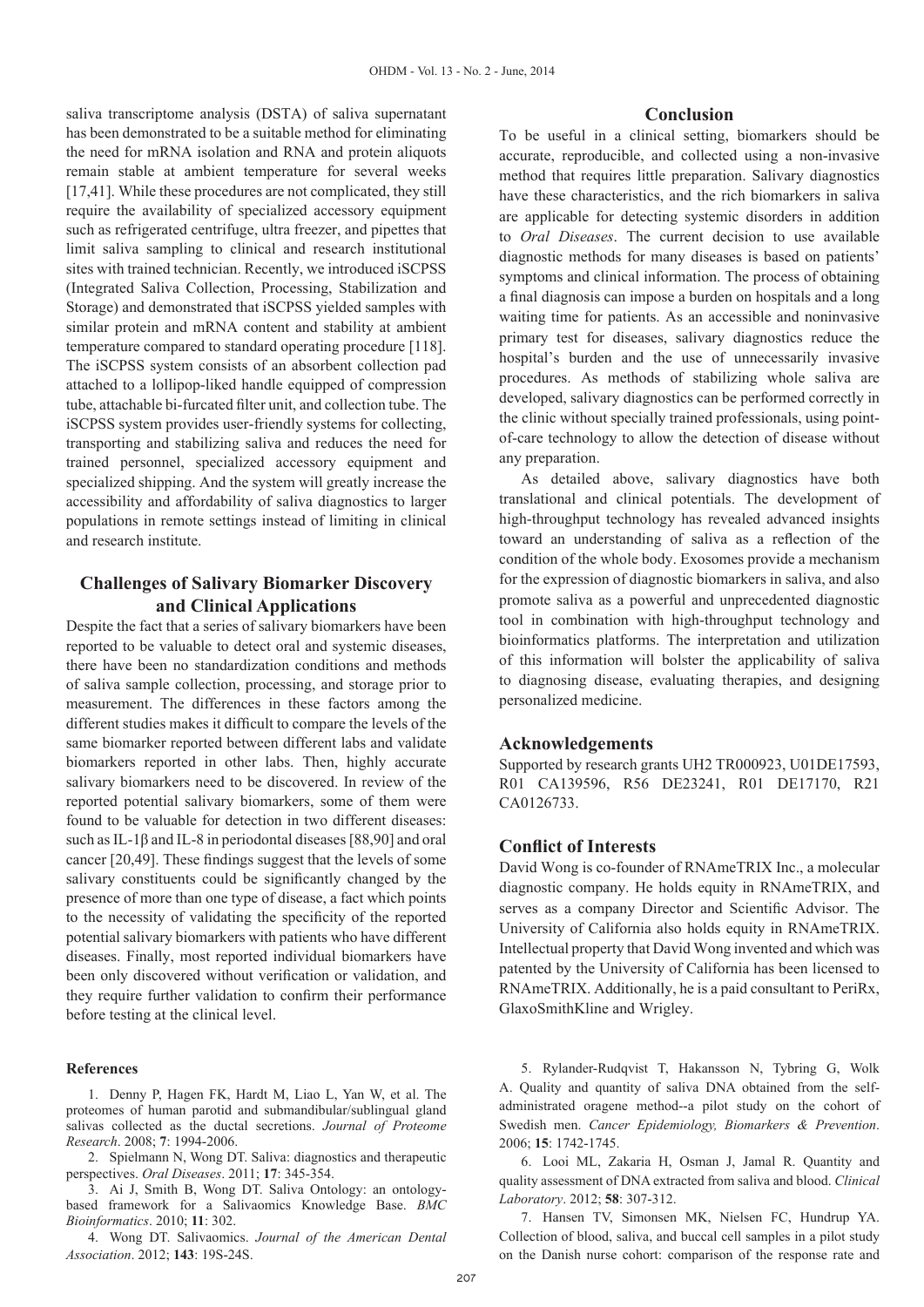quality of genomic DNA. *Cancer Epidemiology, Biomarkers & Prevention*.2007; **16**: 2072-2076.

8. Bonne NJ, Wong DT. Salivary biomarker development using genomic, proteomic and metabolomic approaches. *Genome Medicine*. 2012; **4**: 82.

9. Carvalho AL, Henrique R, Jeronimo C, Nayak CS, Reddy AN, et al. Detection of promoter hypermethylation in salivary rinses as a biomarker for head and neck squamous cell carcinoma surveillance. *Clinical Cancer Research*. 2011; **17**: 4782-4789.

10. Viet CT, Schmidt BL. Methylation array analysis of preoperative and postoperative saliva DNA in oral cancer patients. *Cancer Epidemiology, Biomarkers & Prevention*. 2008; **17**: 3603- 3611.

11. Bryan AD, Magnan RE, Hooper AE, Harlaar N, Hutchison KE. Physical activity and differential methylation of breast cancer genes assayed from saliva: a preliminary investigation. *Annals of Behavioral Medicine*. 2013; **45**: 89-98.

12. Carvalho AL, Jeronimo C, Kim MM, Henrique R, Zhang Z, et al. Evaluation of promoter hypermethylation detection in body fluids as a screening/diagnosis tool for head and neck squamous cell carcinoma. *Clinical Cancer Research*. 2008; **14**: 97-107.

13. Chang X, Monitto CL, Demokan S, Kim MS, Chang SS, et al. Identification of hypermethylated genes associated with cisplatin resistance in human cancers. *Cancer Research*. 2010; **70**: 2870-2879.

14. Park NJ, Li Y, Yu T, Brinkman BM, Wong DT. Characterization of RNA in saliva. *Clinical Chemistry*. 2006; **52**: 988-994.

15. Li Y, Zhou X, St John MA, Wong DT. RNA profiling of cellfree saliva using microarray technology. *Journal of Dental Research*. 2004; **83**: 199-203.

16. Park NJ, Zhou H, Elashoff D, Henson BS, Kastratovic DA, et al. Salivary microRNA: discovery, characterization, and clinical utility for oral cancer detection. *Clinical Cancer Research*. 2009; **15**: 5473-5477.

17. Lee YH, Zhou H, Reiss JK, Yan X, Zhang L, et al. Direct saliva transcriptome analysis. *Clinical Chemistry* 2011; **57**: 1295- 1302.

18. Hu Z, Zimmermann BG, Zhou H, Wang J, Henson BS, et al. Exon-level expression profiling: a comprehensive transcriptome analysis of oral fluids. *Clinical Chemistry*. 2008; **54**: 824-832.

19. Zhang L, Farrell JJ, Zhou H, Elashoff D, Akin D, et al. Salivary transcriptomic biomarkers for detection of resectable pancreatic cancer. *Gastroenterology*. 2010; **138**: 949-957 e941-947.

20. Zhou X, Li C, Mok SC, Chen Z, Wong DT. Whole genome loss of heterozygosity profiling on oral squamous cell carcinoma by high-density single nucleotide polymorphic allele (SNP) array. *Cancer Genetics and Cytogenetics*. 2004; **151**: 82-84.

21. Zhang L, Xiao H, Zhou H, Santiago S, Lee JM, et al. Development of transcriptomic biomarker sig*Nature* in human saliva to detect *Lung Cancer*. *Cellular and Molecular Life Sciences*. 2012; **69**: 3341-3350.

22. Zhang L, Xiao H, Karlan S, Zhou H, Gross J, et al. Discovery and preclinical validation of salivary transcriptomic and proteomic biomarkers for the non-invasive detection of breast cancer. *PloS one*. 2010; **5**: e15573.

23. Lee YH, Kim JH, Zhou H, Kim BW, Wong DT. Salivary transcriptomic biomarkers for detection of ovarian cancer: for serous papillary adenocarcinoma. *Journal of Molecular Medicine*. 2012; **90**: 427-434.

24. Hu S, Gao K, Pollard R, Arellano-Garcia M, Zhou H, et al. Preclinical validation of salivary biomarkers for primary Sjogren's syndrome. *Arthritis Care & Research*. 2010; **62**: 1633-1638.

25. Bartel DP. MicroRNAs: genomics, biogenesis, mechanism, and function. *Cell*. 2004; **116**: 281-297.

26. Zhang X, Cairns M, Rose B, O'Brien C, Shannon K, et al. Alterations in miRNA processing and expression in pleomorphic adenomas of the salivary gland. *International Journal of Cancer*. 2009; **124**: 2855-2863.

27. Ueda T, Volinia S, Okumura H, Shimizu M, Taccioli C, et al. Relation between microRNA expression and progression and prognosis of gastric cancer: a microRNA expression analysis. *The Lancet Oncology*. 2010; **11**: 136-146.

28. Kiss O, Tokes AM, Spisak S, Szilagyi A, Lippai N, et al. [MicroRNA-profiling in breast- and salivary gland-derived adenoid cystic carcinomas]. *Orvosi Hetilap*. 2013; **154**: 963-968.

29. Gallo A, Tandon M, Alevizos I, Illei GG. The majority of microRNAs detectable in serum and saliva is concentrated in exosomes. *PloS one*. 2012; **7**: e30679.

30. Jiang J, Lee EJ, Gusev Y, Schmittgen TD. Real-time expression profiling of microRNA precursors in human cancer cell lines. *Nucleic Acids Research*. 2005; **33**: 5394-5403.

31. Monticelli S, Ansel KM, Xiao C, Socci ND, Krichevsky AM, et al. MicroRNA profiling of the murine hematopoietic system. *Genome Biology*. 2005; **6**: R71.

32. Matse JH, Yoshizawa J, Wang X, Elashoff D, Bolscher JG, et al. Discovery and prevalidation of salivary extracellular microRNA biomarkers panel for the noninvasive detection of benign and malignant parotid gland tumors. *Clinical Cancer Research*. 2013; **19**: 3032-3038.

33. Park NJ, Zhou X, Yu T, Brinkman BM, Zimmermann BG, et al. Characterization of salivary RNA by cDNA library analysis. *Archives of Oral Biology*. 2007; **52**: 30-35.

34. Wang Z, Gerstein M, Snyder M. RNA-Seq: a revolutionary tool for transcriptomics. *Nature reviews Genetics*. 2009; **10**: 57-63.

35. Hoeijmakers WA, Bartfai R, Stunnenberg HG. Transcriptome analysis using RNA-Seq. *Methods in Molecular Biology*. 2013; **923**: 221-239.

36. Spielmann N, Ilsley D, Gu J, Lea K, Brockman J, et al. The human salivary RNA transcriptome revealed by massively parallel sequencing. *Clinical Chemistry*. 2012; **58**: 1314-1321.

37. Bandhakavi S, Stone MD, Onsongo G, Van Riper SK, Griffin TJ. A dynamic range compression and three-dimensional peptide fractionation analysis platform expands proteome coverage and the diagnostic potential of whole saliva. *Journal of Proteome Research*. 2009; **8**: 5590-5600.

38. Schulz BL, Cooper-White J, Punyadeera CK. Saliva proteome research: current status and future outlook. *Critical Reviews in Biotechnology*. 2013; **33**: 246-259.

39. Helmerhorst EJ, Oppenheim FG. Saliva: a dynamic proteome. *Journal of Dental Research*. 2007; **86**: 680-693.

40. Esser D, Alvarez-Llamas G, de Vries MP, Weening D, Vonk RJ, et al. Sample Stability and Protein Composition of Saliva: Implications for Its Use as a Diagnostic Fluid. *Biomarker Insights*. 2008; 3: 25-27.

41. Xiao H, Wong DT. Method development for proteome stabilization in human saliva. *Analytica Chimica Acta*. 2012; **722**: 63-69.

42. Ciavarella D, Mastrovincenzo M, D'Onofrio V, Chimenti C, Parziale V, et al. Saliva analysis by surface-enhanced laser desorption/ionization time-of-flight mass spectrometry (SELDI-TOF-MS) in orthodontic treatment: first pilot study. *Progress in Orthodontics*. 2011; **12**: 126-131.

43. Papale M, Pedicillo MC, Di Paolo S, Thatcher BJ, Lo Muzio L, et al. Saliva analysis by surface-enhanced laser desorption/ ionization time-of-flight mass spectrometry (SELDI-TOF/MS): from sample collection to data analysis. *Clinical Chemistry* and *Laboratory Medicine*. 2008; **46**: 89-99.

44. Streckfus CF, Bigler LR, Zwick M. The use of surfaceenhanced laser desorption/ionization time-of-flight mass spectrometry to detect putative breast cancer markers in saliva: a feasibility study. *Journal of Oral Pathology & Medicine*. 2006; **35**: 292-300.

45. Hu S, Wang J, Meijer J, Ieong S, Xie Y, et al. Salivary proteomic and genomic biomarkers for primary Sjogren's syndrome. *Arthritis and Rheumatism*. 2007; **56**: 3588-3600.

46. Hu S, Li Y, Wang J, Xie Y, Tjon K, et al. Human saliva proteome and transcriptome. *Journal of Dental Research*. 2006; **85**: 1129-1133.

47. Xiao H, Zhang L, Zhou H, Lee JM, Garon EB, et al. Proteomic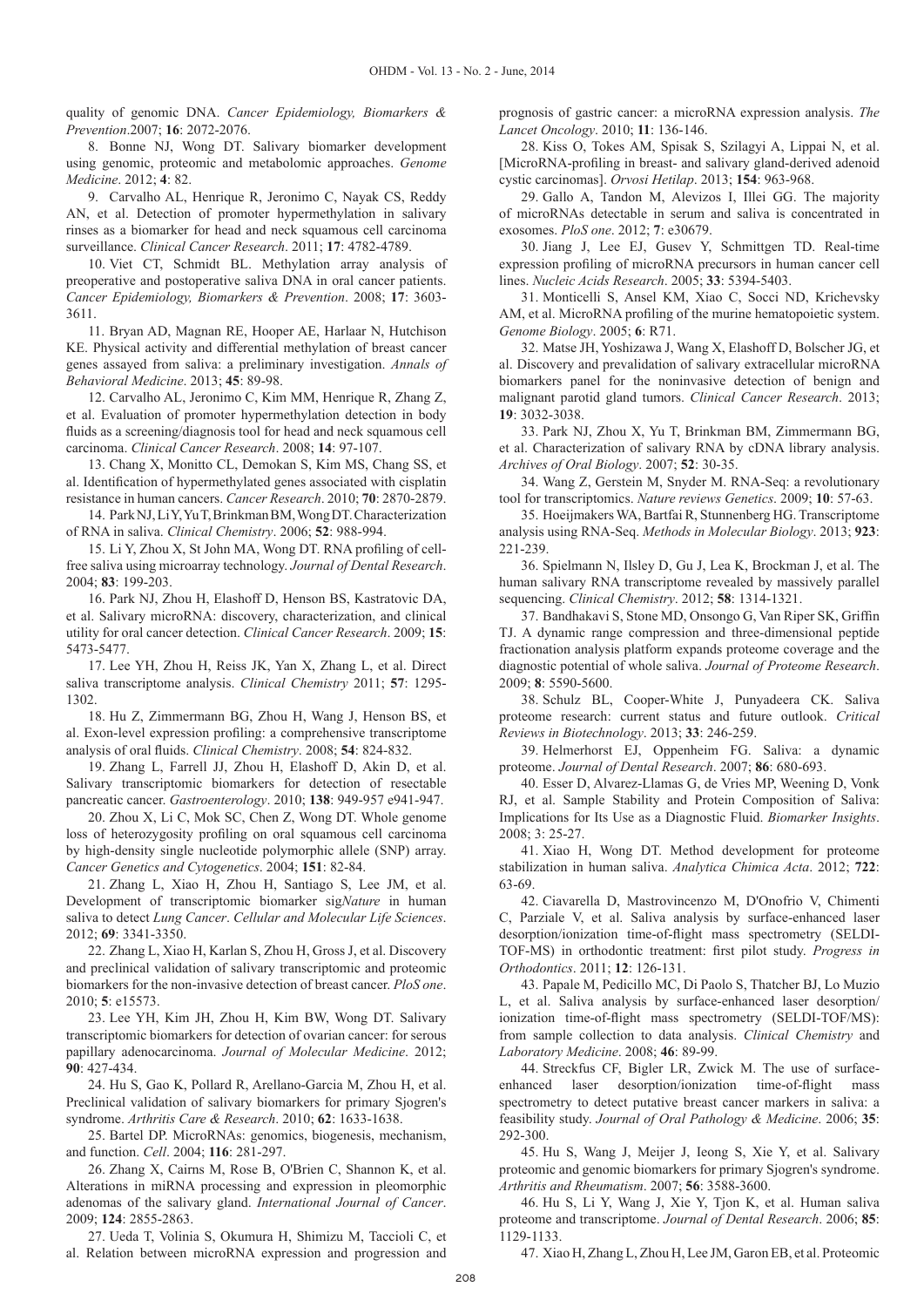analysis of human saliva from *Lung Cancer* patients using twodimensional difference gel *Electrophoresis* and mass spectrometry. *Molecular & Cellular Proteomics*. 2012; **11**: M111.012112.

48. Salazar MG, Jehmlich N, Murr A, Dhople VM, Holtfreter B, et al. Identification of periodontitis associated changes in the proteome of whole human saliva by mass spectrometric analysis. *Journal of Clinical Periodontology*. 2013; **40**: 825-832.

49. Elashoff D, Zhou H, Reiss J, Wang J, Xiao H, et al. Prevalidation of salivary biomarkers for oral cancer detection. *Cancer Epidemiology, Biomarkers & Prevention*. 2012; **21**: 664-672.

50. Rai B, Kaur J, Jacobs R, Anand SC. Adenosine deaminase in saliva as a diagnostic marker of squamous cell carcinoma of tongue. *Clinical Oral Investigations*. 2011; **15**: 347-349.

51. Zhang A, Sun H, Wang P, Han Y, Wang X. Recent and potential developments of biofluid analyses in *Metabolomics*. *Journal of Proteomics*. 2012; **75**: 1079-1088.

52. Takeda I, Stretch C, Barnaby P, Bhatnager K, Rankin K, et al. Understanding the human salivary metabolome. *NMR in Biomedicine*. 2009; **22**: 577-584.

53. Arakaki AK, Skolnick J, McDonald JF. Marker metabolites can be therapeutic targets as well. *Nature*. 2008; **456**: 443.

54. Bertram HC, Eggers N, Eller N. Potential of human saliva for nuclear magnetic resonance-based *Metabolomics* and for healthrelated biomarker identification. *Analytical Chemistry*. 2009; **81**: 9188-9193.

55. Bessonneau V, Bojko B, Pawliszyn J. Analysis of human saliva metabolome by direct immersion solid-phase microextraction LC and benchtop orbitrap MS. *Bioanalysis*. 2013; **5**: 783-792.

56. Sugimoto M, Wong DT, Hirayama A, Soga T, Tomita M. Capillary *Electrophoresis* mass spectrometry-based saliva *Metabolomics* identified oral, breast and pancreatic cancer-specific profiles. *Metabolomics*. 2010; **6**: 78-95.

57. Tsuruoka M, Hara J, Hirayama A, Sugimoto M, Soga T, et al. Capillary *Electrophoresis*-mass spectrometry-based metabolome analysis of serum and saliva from neurodegenerative dementia patients. *Electrophoresis*. 2013; **34**: 2865-2872.

58. Wei J, Xie G, Zhou Z, Shi P, Qiu Y, et al. Salivary metabolite sig*Nature*s of oral cancer and leukoplakia. *International Journal of Cancer*. 2011; **129**: 2207-2217.

59. Ge X, Rodriguez R, Trinh M, Gunsolley J, Xu P. Oral microbiome of deep and shallow dental pockets in chronic periodontitis. *PloS one*. 2013; **8**: e65520.

60. Burne RA, Zeng L, Ahn SJ, Palmer SR, Liu Y, et al. Progress dissecting the oral microbiome in caries and health. *Advances in Dental Research*. 2012; **24**: 77-80.

61. Ahn J, Chen CY, Hayes RB. Oral microbiome and oral and gastrointestinal cancer risk. *Cancer Causes & Control*. 2012; **23**: 399-404.

62. Schwabe RF, Jobin C. The microbiome and cancer. *Nature Reviews Cancer*. 2013; **13**: 800-812.

63. Cox MJ, Cookson WO, Moffatt MF. Sequencing the human microbiome in health and disease. *Human Molecular Genetics*. 2013; **22**: R88-94.

64. Sakamoto M, Umeda M, Benno Y. Molecular analysis of human oral microbiota. *Journal of Periodontal Research*. 2005; **40**: 277-285.

65. Liu B, Faller LL, Klitgord N, Mazumdar V, Ghodsi M, et al. Deep sequencing of the oral microbiome reveals sig*Nature*s of periodontal disease. *PloS one*. 2012; **7**: e37919.

66. Holguin A, Gutierrez M, Portocarrero N, Rivas P, Baquero M. Performance of OraQuick Advance Rapid HIV-1/2 Antibody Test for detection of antibodies in oral fluid and serum/plasma in HIV-1+ subjects carrying different HIV-1 subtypes and recombinant variants. *Journal of Clinical Virology*. 2009; **45**: 150-152.

67. Yoshizawa JM, Schafer CA, Schafer JJ, Farrell JJ, Paster BJ, et al. Salivary biomarkers: toward future clinical and diagnostic utilities. *Clinical Microbiology Reviews*. 2013; **26**: 781-791.

68. Mager DL, Haffajee AD, Devlin PM, Norris CM, Posner MR, et al. The salivary microbiota as a diagnostic indicator of oral cancer: a descriptive, non-randomized study of cancer-free and oral squamous cell carcinoma subjects. *Journal of Translational Medicine*. 2005; **3**: 27.

69. Farrell JJ, Zhang L, Zhou H, Chia D, Elashoff D, et al. Variations of oral microbiota are associated with pancreatic diseases including pancreatic cancer. *Gut*. 2012; **61**: 582-588.

70. Brinkmann O, Wong DT. Salivary transcriptome biomarkers in oral squamous cell cancer detection. Advances in *Clinical Chemistry*. 2011; **55**: 21-34.

71. Brooks MN, Wang J, Li Y, Zhang R, Elashoff D, et al. Salivary protein factors are elevated in breast cancer patients. *Molecular Medicine Reports*. 2008; **1:** 375-378.

72. Lau CS, Wong DTW. Breast Cancer Exosome-like Microvesicles and Salivary Gland Cells Interplay Alters Salivary Gland Cell-Derived Exosome-like Microvesicles *In Vitro*. *PloS one*. 2012; 7.

73. Gao K, Zhou H, Zhang L, Lee JW, Zhou Q, et al. Systemic disease-induced salivary biomarker profiles in mouse models of melanoma and non-small cell *Lung Cancer*. *PloS one*. 2009; **4**: e5875.

74. Thery C. Exosomes: secreted vesicles and intercellular communications. *F1000 Biology Reports*. 2011; **3**: 15.

75. Denzer K, Kleijmeer MJ, Heijnen HF, Stoorvogel W, Geuze HJ. Exosome: from internal vesicle of the multivesicular body to intercellular signaling device. *Journal of Cell Science*. 2000; 113 Pt **19**: 3365-3374.

76. Valadi H, Ekstrom K, Bossios A, Sjostrand M, Lee JJ, et al. Exosome-mediated transfer of mRNAs and microRNAs is a novel mechanism of genetic exchange between cells. *Nature Cell Biology*. 2007; **9**: 654-659.

77. Zhou H, Cheruvanky A, Hu X, Matsumoto T, Hiramatsu N, et al. Urinary exosomal transcription factors, a new class of biomarkers for renal disease. *Kidney International*. 2008; **74**: 613-621.

78. Vlassov AV, Magdaleno S, Setterquist R, Conrad R. Exosomes: current knowledge of their composition, biological functions, and diagnostic and therapeutic potentials. *Biochimica et Biophysica Acta*. 2012; **1820**: 940-948.

79. Raposo G, Nijman HW, Stoorvogel W, Liejendekker R, Harding CV, et al. B lymphocytes secrete antigen-presenting vesicles. *The Journal of Experimental Medicine*. 1996; **183**: 1161-1172.

80. Temchura VV, Tenbusch M, Nchinda G, Nabi G, Tippler B, et al. Enhancement of immunostimulatory properties of exosomal *Vaccine*s by incorporation of fusion-competent G protein of vesicular stomatitis virus. *Vaccine*. 2008; **26**: 3662-3672.

81. Parolini I, Federici C, Raggi C, Lugini L, Palleschi S, et al. Microenvironmental pH Is a Key Factor for Exosome Traffic in Tumor Cells. *Journal of Biological Chemistry*. 2009; **284**: 34211- 34222.

82. Lakkaraju A, Rodriguez-Boulan E. Itinerant exosomes: emerging roles in cell and tissue polarity. *Trends in Cell Biology*. 2008; **18**: 199-209.

83. Hunter MP, Ismail N, Zhang XL, Aguda BD, Lee EJ, et al. Detection of microRNA Expression in Human Peripheral Blood Microvesicles. *PloS one*. 2008; 3.

84. Mi SL, Lu J, Sun M, Li ZJ, Zhang H, et al. MicroRNA expression sig*Nature*s accurately discriminate acute lymphoblastic leukemia from acute myeloid leukemia. *Proceedings of the National Academy of Sciences USA*. 2007; **104**: 19971-19976.

85. Skog J, Wurdinger T, van Rijn S, Meijer DH, Gainche L, et al. Glioblastoma microvesicles transport RNA and proteins that promote tumour growth and provide diagnostic biomarkers. *Nature Cell Biology*. 2008; **10**: 1470-U1209.

86. Michael A, Bajracharya SD, Yuen PS, Zhou H, Star RA, et al. Exosomes from human saliva as a source of microRNA biomarkers. *Oral Diseases*. 2010; **16**: 34-38.

87. Lau C, Kim Y, Chia D, Spielmann N, Eibl G, et al. Role of Pancreatic Cancer-derived Exosomes in Salivary Biomarker Development. The *Journal of Biological Chemistry*. 2013; **288**: 26888-26897.